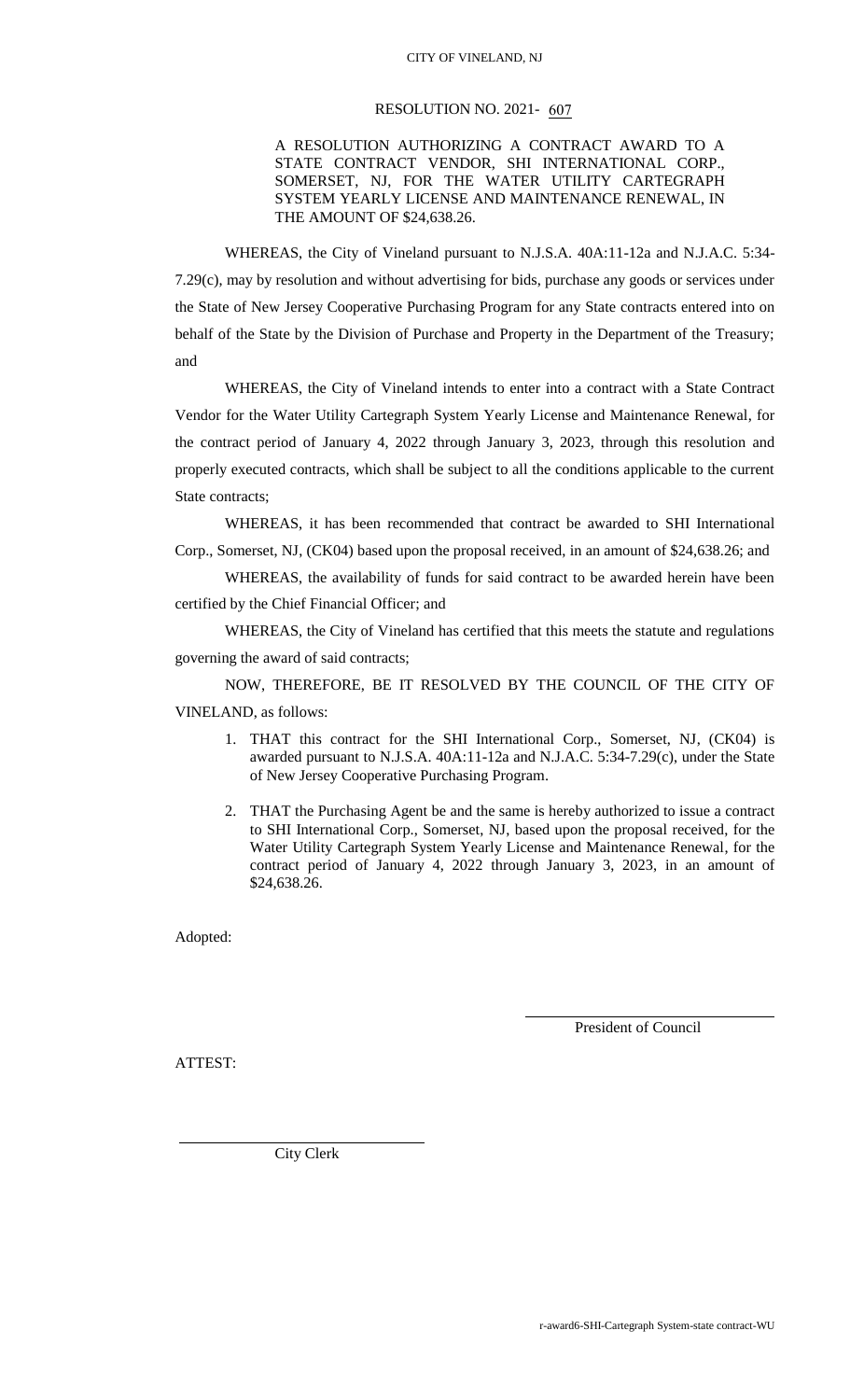## REQUEST FOR RESOLUTION<br>FOR COOPERATIVE CONTRACT AWARDS UNDER 40A:11-12, N.J.A.C. 5:34-7.29 & LFN 2012-10 (REQUIRED FOR PURCHASES OVER \$17,500.00)

|  |  | 11-30-2021 |  |
|--|--|------------|--|
|--|--|------------|--|

## $(DATE)$

|           | 1. Goods or Services (detailed description): Water Utility Cartegraph System Yearly Lincense<br>and Maintenence Renewal                                                                                                       |                                                   |
|-----------|-------------------------------------------------------------------------------------------------------------------------------------------------------------------------------------------------------------------------------|---------------------------------------------------|
|           | 2. Amount to be Awarded: \$\$24,638.26<br>◘<br>Encumber Total Award<br>Encumber by Supplemental Release                                                                                                                       | <b>RECEIVED</b><br>NOV 30 2021                    |
| 3.        | Budgeted: By Ordinance No.<br>Or Grant: Title & Year                                                                                                                                                                          | <b>CITY OF VINELAND</b><br><b>BUSINESS ADMIN.</b> |
| 4.        | ** Account Number to be Charged: 1-07-55-512-8006-52000-W391-3                                                                                                                                                                |                                                   |
| 5.<br>6.  | 1-4-20 to 1-3-22<br>Contract Period (if applicable): _<br>dd<br>దిన<br>12-14-21<br>Date to be Awarded:                                                                                                                        |                                                   |
| 7.        | Shi 290Davidson Ave Somerset NJ 08873<br>Recommended Vendor and Address:                                                                                                                                                      |                                                   |
| 8.        | Justification for Vendor Recommendation:(attach add'l information for Council review)<br>Sate Contract Vendor---Contract # CK04<br>Type of Contract:<br>$x$ State<br>National<br>$\left  \cdot \right $<br>Regional<br>County |                                                   |
|           | Vendor's Cooperative Contract # CK04                                                                                                                                                                                          |                                                   |
| 9.<br>10. | Evaluation Performed by: Sharon Lillie<br>Approved by:                                                                                                                                                                        |                                                   |
| 11.       | Attachments:<br><b>Awarding Proposal</b><br>x<br>Other:                                                                                                                                                                       |                                                   |
|           | Send copies to:<br><b>Purchasing Department</b><br>$\mathbf{v}$<br><b>Business Administration</b><br>**If more than one account #, provide break down                                                                         |                                                   |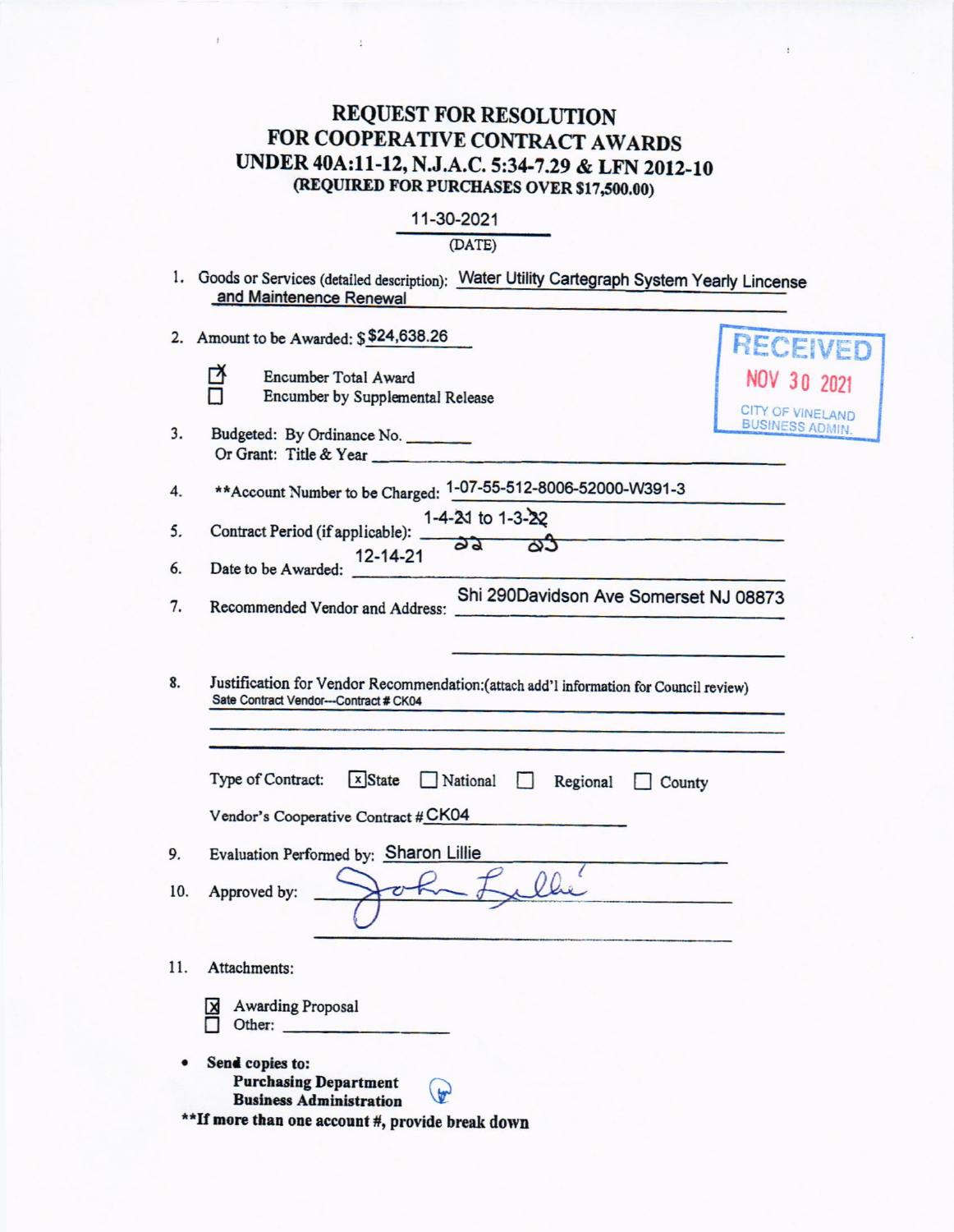|                                                                                                                                                                                            | SNV                                                                                                                                                                                                    |                                                                                                                                                                     | <b>Pricing Proposal</b><br>Quotation #: 21215121<br>Created On: 11/2/2021<br>Valid Until: 1/28/2022 |              |  |
|--------------------------------------------------------------------------------------------------------------------------------------------------------------------------------------------|--------------------------------------------------------------------------------------------------------------------------------------------------------------------------------------------------------|---------------------------------------------------------------------------------------------------------------------------------------------------------------------|-----------------------------------------------------------------------------------------------------|--------------|--|
| <b>NJ CITY OF VINELAND</b><br><b>Sharon Lillie</b><br>330 E. Walnut Road<br>VINELAND, NJ 08360<br><b>United States</b><br>Phone: (856) 794-4000<br>Fax:<br>Email: slillie@vinelandcity.org |                                                                                                                                                                                                        | <b>Inside Account Manager</b><br><b>Michael Santos</b><br>290 Davidson Avenue<br>Somerset, NJ 08873<br>Phone: 732-564-8275<br>Fax:<br>Email: michael_santos@shi.com |                                                                                                     |              |  |
|                                                                                                                                                                                            |                                                                                                                                                                                                        |                                                                                                                                                                     |                                                                                                     |              |  |
|                                                                                                                                                                                            | Product                                                                                                                                                                                                | Qty                                                                                                                                                                 | <b>Your Price</b>                                                                                   | <b>Total</b> |  |
|                                                                                                                                                                                            | 1 OMS Plus<br>Cartegraph - Part#:                                                                                                                                                                      | 1                                                                                                                                                                   | \$6,553.89                                                                                          | \$6,553.89   |  |
|                                                                                                                                                                                            | <b>Contract Name: New Jersey Cooperative Purchasing Alliance</b><br>Contract #: CK04<br>Subcontract #: 19-34<br>Coverage Term: 1/4/2022 - 1/3/2023                                                     |                                                                                                                                                                     |                                                                                                     |              |  |
|                                                                                                                                                                                            | 2 Integration Toolkit (option)<br>Cartegraph - Part#:<br>Contract Name: New Jersey Cooperative Purchasing Alliance<br>Contract #: CK04<br>Subcontract #: 19-34<br>Coverage Term: 1/4/2022 - 1/3/2023   | $\mathbf{1}$                                                                                                                                                        | \$562.07                                                                                            | \$562.07     |  |
|                                                                                                                                                                                            | 3 Asset Builder (option)<br>Cartegraph - Part#:<br>Contract Name: New Jersey Cooperative Purchasing Alliance<br>Contract #: CK04<br>Subcontract #: 19-34<br>Coverage Term: 1/4/2022 - 1/3/2023         | 1                                                                                                                                                                   | \$562.07                                                                                            | \$562.07     |  |
|                                                                                                                                                                                            | <b>Water Distribution Domain</b><br>Cartegraph - Part#:<br>Contract Name: New Jersey Cooperative Purchasing Alliance<br>Contract #: CK04<br>Subcontract #: 19-34<br>Coverage Term: 1/4/2022 - 1/3/2023 | 1                                                                                                                                                                   | \$2,529.83                                                                                          | \$2,529.83   |  |
|                                                                                                                                                                                            | 5 Water Treatment Plant Domain<br>Cartegraph - Part#:<br>Contract Name: New Jersey Cooperative Purchasing Alliance<br>Contract #: CK04<br>Subcontract #: 19-34<br>Coverage Term: 1/4/2022 - 1/3/2023   | 1                                                                                                                                                                   | \$2,529.83                                                                                          | \$2,529.83   |  |
| 6                                                                                                                                                                                          | <b>OMS User</b><br>Cartegraph - Part#:<br>Contract Name: New Jersey Cooperative Purchasing Alliance                                                                                                    | $\mathbf{1}$                                                                                                                                                        | \$9,726.80                                                                                          | \$9,726.80   |  |